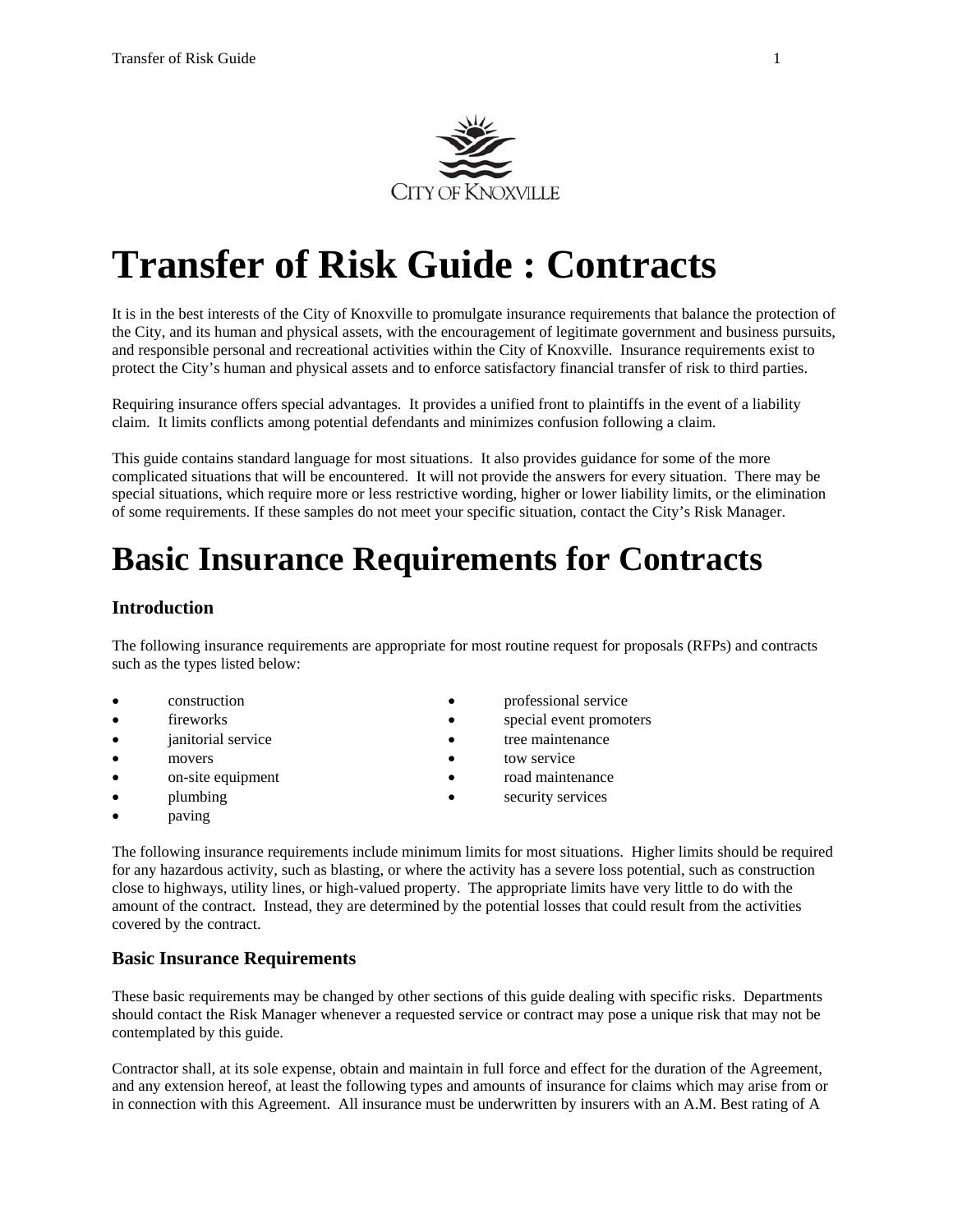#### VIII, or better.

1) *Commercial General and Umbrella Liability Insurance*; occurrence version commercial general liability insurance, and if necessary umbrella liability insurance, with a limit of not less than \$2,000,000 each occurrence for bodily injury, personal injury, property damage, and products and completed operations. If such insurance contains a general aggregate limit, it shall apply separately to the work/location in this Agreement or be no less than \$3,000,000.

Such insurance shall:

- a) Contain, or be endorsed to contain, a provision that includes the City, its officials, officers, employees, and volunteers as additional insureds with respect to liability arising out of work or operations performed by, or on behalf of, the Contractor including materials, parts, or equipment furnished in connection with such work or operations. The coverage shall contain no special limitations on the scope of its protection afforded to the above-listed insureds. Proof of additional insured status up to and including copies of endorsements and/or policy wording will be required.
- b) For any claims related to this project, Contractor's insurance coverage shall be primary insurance as respects the City, its officers, officials, employees, and volunteers. Any insurance or selfinsurance programs covering the City, its officials, officers, employees, and volunteers shall be excess of Contractor's insurance and shall not contribute with it.
- c) At the sole discretion of the City, dedicated limits of liability for this specific project may be required.
- 2) *Automobile Liability Insurance;* including vehicles owned, hired, and non-owned, with a combined single limit of not less than \$1,000,000 each accident. Such insurance shall include coverage for loading and unloading hazards. Insurance shall contain, or be endorsed to contain, a provision that includes the City, its officials, officers, employees, and volunteers as additional insureds with respect to liability arising out of automobiles owned, leased, hired, or borrowed by or on behalf of Contractor.
- 3) *Workers' Compensation Insurance.* Contractor shall maintain workers' compensation insurance with statutory limits as required by the State of Tennessee, or other applicable laws and employers' liability insurance, with limits of not less than \$500,000. Contractor shall require each of its subcontractors to provide Workers' Compensation for all of the latter's employees to be engaged in such work unless such employees are covered by Contractor's workers' compensation insurance coverage. Such insurance shall include a waiver of subrogation in favor of the City. Proof of waiver of subrogation up to and including copies of endorsements and/or policy wording will be required.
- 4) *Other Insurance Requirements.*

Contractor shall:

- a) Prior to commencement of services, furnish the City with original certificates and amendatory endorsements effecting coverage required by this section, and provide that such insurance shall not be cancelled, allowed to expire, or be materially reduced in coverage except on 30 days' prior written notice to the City Attorney of Knoxville, P.O. Box 1631, Knoxville, Tennessee 37901. Proof of policy provisions regarding notice of cancellation will be required.
- b) Upon the City's request, provide certified copies of endorsements and policies in lieu of or in addition to certificates of insurance. Copies of policies will only be requested when contracts are deemed to be extremely or uniquely hazardous, include a dollar amount that is significant to the overall budget of the City or a City Department, or the coverage(s) may not follow standard insurance forms. A policy will only be requested after the City's Risk Manager has reviewed the contract and proof of coverage has been provided. Should the certificate of insurance refer to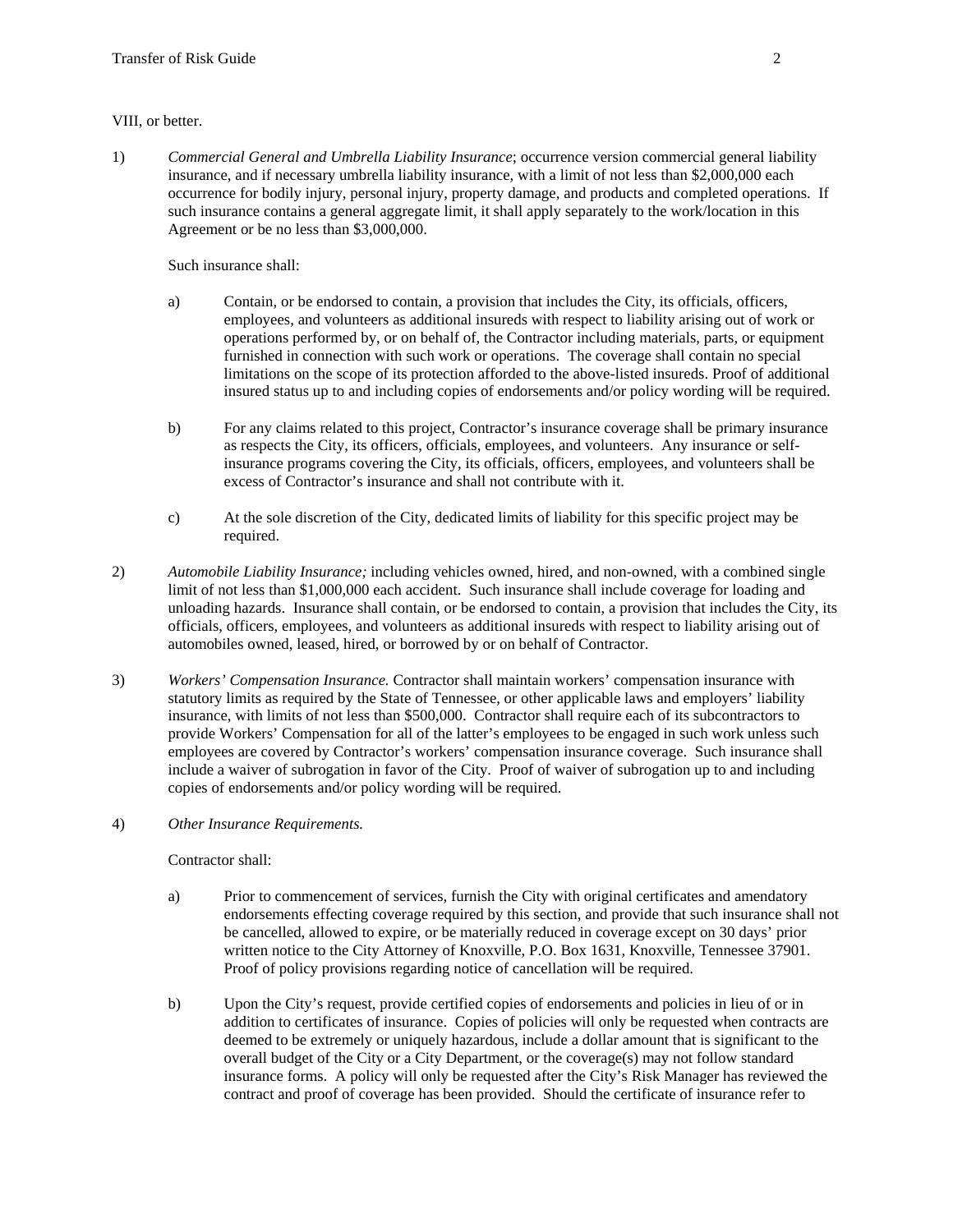specific coverage wording or endorsement(s), proof of such policy wording or endorsement(s) will be required.

- c) Replace certificates, policies, and endorsements for any such insurance expiring prior to completion of services.
- d) Maintain such insurance from the time services commence until services are completed. Failure to maintain or renew coverage or to provide evidence of renewal may be treated by the City as a material breach of contract.
- e) Place such insurance with insurer licensed to do business in Tennessee and having A.M. Best Company ratings of no less than A. Modification of this standard may be considered upon appeal to the City Law Director.
- f) Require all subcontractors to maintain during the term of the Agreement Commercial General Liability insurance, Business Automobile Liability insurance, and Workers' Compensation/Employer's Liability insurance (unless subcontractor's employees are covered by Contractor's insurance) in the same manner as specified for Contractor. Contractor shall furnish subcontractors' certificates of insurance to the City, without expense, immediately upon request.
- g) Any deductibles and/or self-insured retentions greater than \$50,000 must be disclosed to and approved by the City of Knoxville prior to the commencement of services. Use of large deductibles and/or self-insured retentions will require proof of financial ability as determined by the City.
- h) The insurer shall agree to waive all rights of subrogation against the City, its officers, officials, and employees for losses arising from work performed by Contractor for the City. Proof of waiver of subrogation up to and including copies of endorsements and/or policy wording will be required.
- i) All general liability policies must be written on an occurrence basis unless the Risk Manager determines that a claims made basis is reasonable in the specific circumstance. Use of policies written on a claims made basis must be approved by the Risk Manager and retroactive dates and/or continuation dates must be provided to the City prior to commencement of any work performed. Professional Liability and Environmental Liability (Pollution Coverage) are most commonly written on a claims made basis and are generally acceptable in that form.
- j) The City requires that a hold harmless and indemnification provision be included in each agreement or contract in order to protect the City against any and all costs, losses, and damages arising out of the performance of work or rendering of services by an individual or an organization, contractor, or vendor, its agents, servants, or employees. The specific language of the indemnification provision will be included in materials provided to prospective bidders/proposers.

## **Contract Exceptions**

All contracts for goods or services without unusual risks require a minimum of \$2,000,000 per incident/\$3,000,000 aggregate in general liability coverage, with the following exceptions:

- Carpet installation under \$25,000
- Concessionaire or catering service (without alcohol)
- Construction rehab under \$25,000
- Consulting services under \$25,000 (other than architectural or engineering)
- Door or window installation or repairs
- Façade work or awning work under \$25,000
- Fencing installation or repairs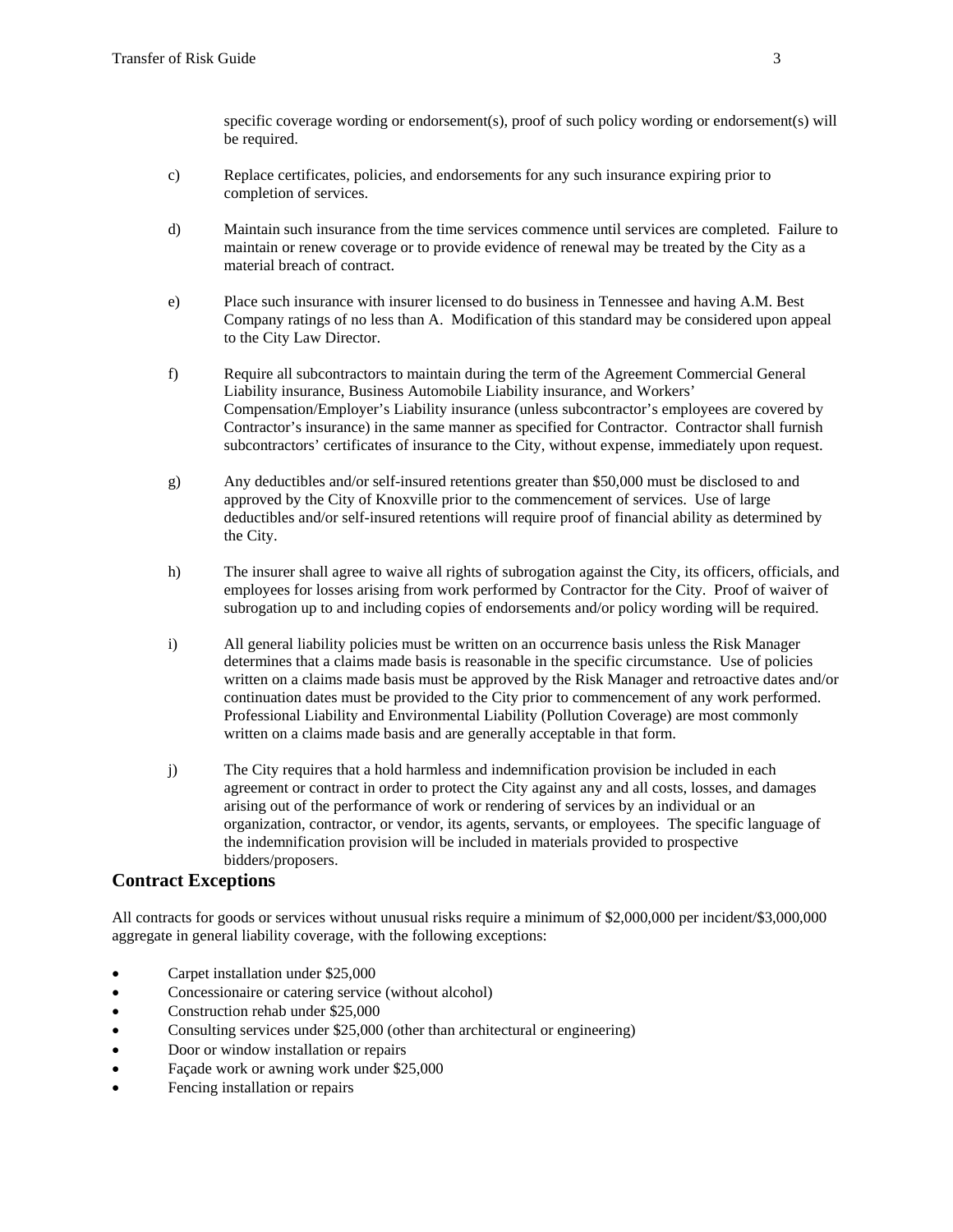- Gym floor refinishing
- Pest control services
- Special event workers (other than security or animal handlers)
- Uniform service/delivery

The above listed contracts require only \$1,000,000 per incident/\$2,000,000 aggregate in general liability coverage.

Any waiver or modification of the insurance requirements can only be made by the City's Risk Manager or designee. Any such request must be submitted in writing to the Risk Manager explaining the reasons for the modification or waiver. All requests will be reviewed and a final determination rendered by the Risk Manager.

## **Additional Considerations**

## **Construction Contracts**

Construction contracts may require additional insurance that will result in additional costs for contractors and ultimately to the City (insurance may represent 1-4% of the construction cost). Construction contracts also represent significant exposures for the City. On large projects copies of endorsements are preferable to certificates of insurance to ensure the required coverage is in place. The information below should be reviewed prior to preparing a contract or request for proposals for construction projects.

The City's property insurance does not cover a building until construction is complete and the City has taken possession of it. During construction the partial structure should be protected as well as supplies, equipment, and tools that may be on the site. Builders' Risk Insurance will provide this protection. The following language can be used to require this insurance.

*Builders' Risk Insurance.* Contractor shall procure and shall maintain or shall cause to be procured and maintained Builders' Risk Insurance on a replacement cost basis during the construction of the project. Insurance is to be on an "all risks" basis and shall insure against the perils of fire and extended coverage and physical loss or damage including, but not limited to, theft, vandalism, malicious mischief, collapse, temporary building and debris removal including demolition occasioned by enforcement of any applicable legal requirements and shall cover reasonable compensation for architect's services and expenses required as a result of such insured loss. Insurance is to cover all property of Contractor (and its subcontractors) and the City of Knoxville at the construction site. Coverage shall cover the completed value of the construction including without limitation, slab on grade, excavations, foundations, caissons, tenant finish work, and retaining walls around the perimeter of the project. Any exclusion of so-called underground damage to pipes, collapse of structure, or damage resulting from explosion or blasting shall be deleted. This coverage shall be issued on a completed value form basis for 100% of the insurable replacement value of the project. Such policy shall provide that any loss thereunder shall be payable to Contractor, the City of Knoxville, and others as their interests may appear and shall also have a replacement cost endorsement. The insurer shall waive all rights of subrogation against the City. Partial occupancy or use shall not commence until the insurance company or companies providing the insurance have consented to such partial occupancy or use by endorsement or otherwise. Contractor shall be responsible for the deductible in the event of a loss.

The following section should be added to the *Other Insurance Requirements* section in a contract for construction:

Maintain liability coverage that shall include completed operations coverage, and Contractor shall maintain such coverage for a period of 2 to 5 years from the date of final acceptance of the project.

Commercial general liability policies usually automatically insure liability for the risks of explosion, collapse, and damage to underground property. Certain contractors must pay additional premiums to obtain these coverages. If the policy does not cover these risks, it will have exclusions for the X, C, and U perils. When applicable, verification should be provided by Contractor that these exclusions do not apply.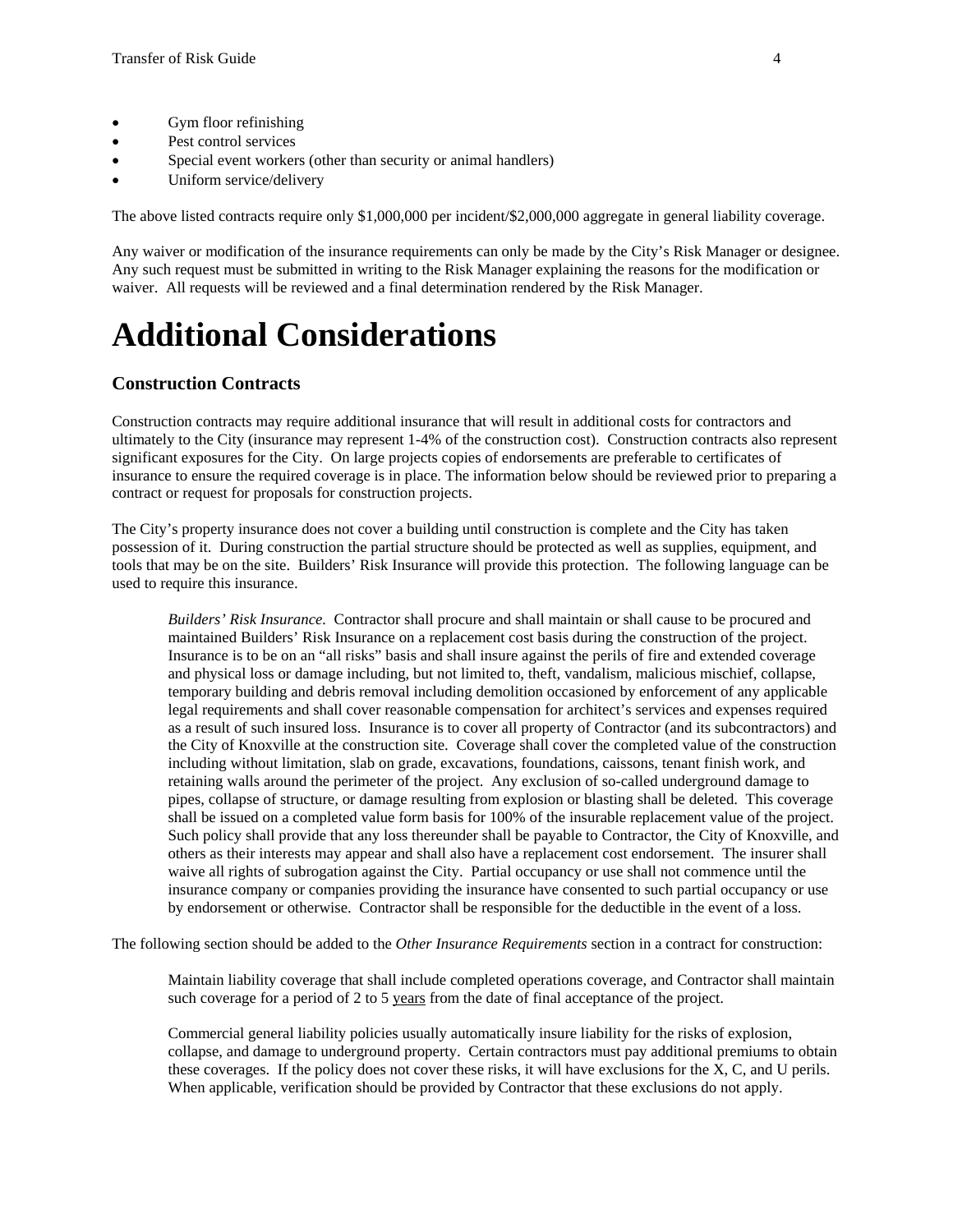In some situations *Contractors' Pollution Liability* will be necessary if there is the possibility of recovery pollutants from a construction project that could cause injury/loss to a third party.

A surety bond is usually required to insure the contract is followed and to protect the City in the event of Contractor insolvency. A performance bond is also required to protect the City in the event the contractor does not complete the project satisfactorily. Bonds provide the following functions: guarantee the bonded project will be completed; guarantee the laborers, suppliers, and subcontractors will be paid even if Contractor defaults; provide an intermediary, the surety, to whom the City can air complaints or grievances and seek relief.

If contracts are prepared for construction projects expected to exceed \$60 million in construction costs, the feasibility of the City arranging commercial general liability and workers' compensation for all contractors and subcontractors on-site should be considered. This method of dealing with the exposure problems of a construction project of this size is called a *wrap-up program or Owner Controlled Insurance Program (OCIP).* Large scale construction projects that involve numerous contractors, subcontractors, consultants, and other parties, all with different risks and abilities to respond to claims, may require such a comprehensive program to assure adequate protection for the City, and allow for cost savings. Contact the City's Risk Manager if you think a project is a candidate for a wrap-up insurance program.

### **Higher Limits**

In some cases **additional coverage,** above the primary level of liability insurance or higher limits, is needed because of the scope of the contract, or the significance of the exposure to loss in terms of either severity or frequency. Examples of the type contract which will require higher limits are large construction projects, blasting, construction close to a public road or utility lines, spraying of pesticides, backhoe operations near utilities, and work dealing with environmental exposures. The amount of additional or excess insurance required would depend upon the specific scope of services in the contract and the exposure it represents, not the dollar value of the contract. If excess liability is required, the following subsection should be added to the insurance requirements.

*Excess Liability Insurance.* Contractor shall maintain excess liability insurance, in addition to the insurance specified above, with a limit of not less than (*amount to be inserted will depend on the scope of the contract, typical amounts are \$2 million, \$5 million, and \$10 million)* each occurrence. This coverage shall be on a follow form basis.

#### **Environmental Exposures**

Insurance specifically written to cover environmental losses is needed in situations where there is an exposure for environmental impairment, such as waste disposal or landfill that will not be covered under the liability insurance in most cases. It may be advisable in agreements involving waste disposal sites to require nonowned disposal site coverage. If environmental impairment liability is required, the following subsection should be added:

*Environmental Impairment Liability.* Contractor shall maintain environmental impairment liability insurance with limits of not less than \$1,000,000 per occurrence.

If coverage is only available on a claims-made basis, additional language protecting the City's interests will be needed. Contact Risk Management for additional language requirements.

When a contract involves the removal of asbestos, a disposal site for asbestos, or any environmental service, the contract should request the coverage below in addition to the basic requirements. The type of insurance required will depend on the services provided. For example, an asbestos removal contract would require different coverage than an environmental consultant's professional services contract. Limits for many environmental contracts will require higher limits because of the scope of the work involved and the potential liability. Since this type of insurance may be in non-standard wording, or on a claims-made basis, it may be prudent to ask that the actual policy be submitted for review. If the policy is not available, copies of the endorsements and the ISO form numbers will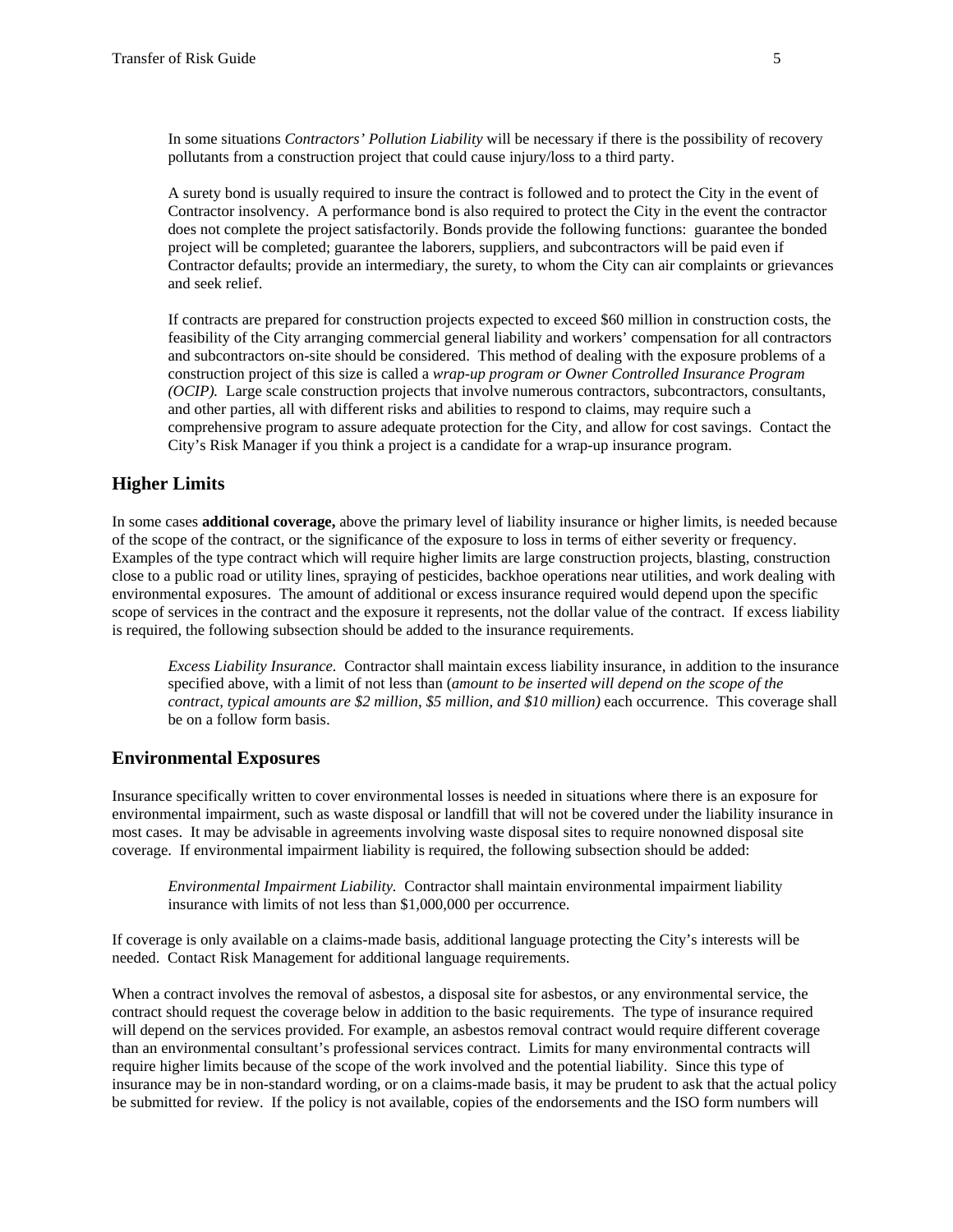help the City determine if the coverage is adequate. Insurance provisions that should be added to contracts for environmental services follow:

*Pollution Liability Insurance.* Contractor should procure pollution liability coverage, ISO CG 0039, or equivalent. If the coverage is written on a claims-made form:

- 1) The "Retro Date" must be shown and must be before the date of the contract or the beginning of contract work.
- 2) Insurance must be maintained, and evidence of insurance must be provided, for at least five (5) years after completion of the contract work and acceptance by the City.
- 3) If coverage is cancelled or non-renewed, and not replaced with another claims-made policy form with a "Retro Date" prior to the contract effective date, Contractor must purchase "extended reporting" coverage for a minimum of five (5) years after completion of contract work.
- 4) A copy of the claims reporting requirements must be submitted to the City for review.

Asbestos Abatement contracts will require the following language in the general liability section:

The general liability policy (or separate Asbestos Abatement policy) shall be endorsed to include the following provisions:

- 1) Coverage for asbestos abatement operations as described by the contract.
- 2) Pollution coverage as respects asbestos for all phases of the abatement process.
- 3) Coverage for the placement and movement of hazardous materials from the project site to the final disposal location.
- 4) Asbestos bodily injury coverage for employees of the City, general contractor, and subcontractors, so long as their designated job duties do not require them to be in the regulated asbestos abatement area; and
- 5) Waiver of subrogation in favor of the City.

If a consultant is retained to determine the scope of pollution on a piece of property, the following insurance should be required:

*Professional Liability Insurance* (or a "Consultant's Environmental Liability Policy" combining coverage for professional liability and for Contractor's pollution liability); with respect to all work performed by or on behalf of Consultant (or, with respect to insurance maintained by a subcontractor, by or on behalf of such subcontractor) under or in connection with this Agreement or any Task Release, covering claims from any act, error, or omission committed in connection with Consultant's (or subcontractors, as the case may be) performance of any such work. Such policy shall not contain any exclusions or limitations regarding the release of asbestos or other pollutants. The limits of liability shall not be less than Two Million Dollars (\$2,000,000) per claim or in the aggregate. If coverage is written on a claims-made basis, coverage with respect to work performed in connection with a given Task Release shall be maintained for a period of three (3) years after the date of final payment with respect to such Task Release and shall provide for an extended reporting period of not less than twelve (12) months.

### **Administrative Services**

The following provision is appropriate for contracts for **administrative services** in which the Contractor is handling City funds.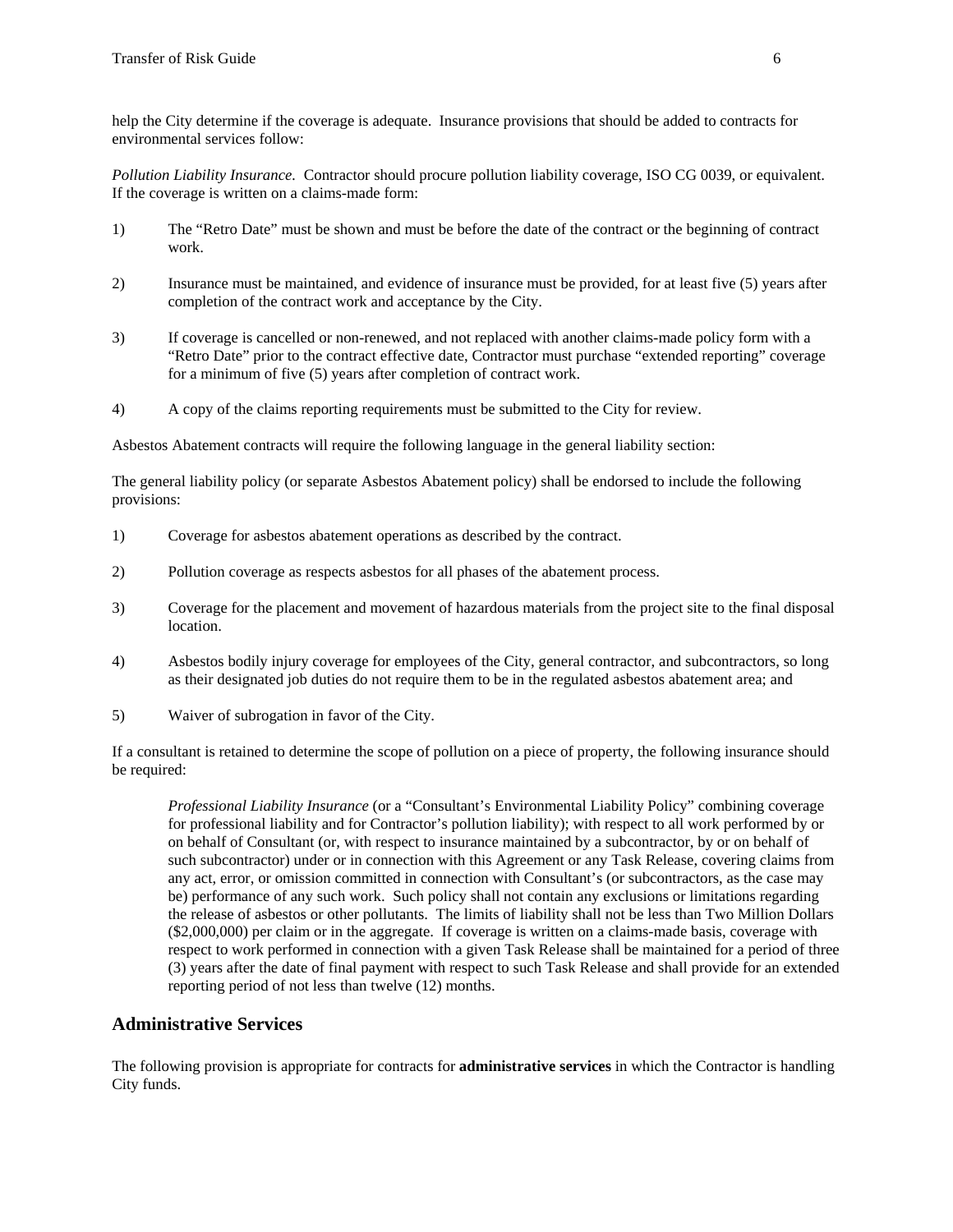*Fidelity Bonds.* A fidelity bond shall be in favor of the City of Knoxville, continuous in form and in an amount equal to at least ten percent of the amount of the funds handled or managed annually by the administrator, or, if no funds were handled during the preceding year, ten percent of the amount of funds reasonably estimated to be handled during the current calendar year. In no event will the fidelity bond be less than \$100,000.

The bond shall insure to the benefit of any person damaged by any fraudulent act or conduct of the administrator and must be conditioned upon faithful accounting and application of all money coming into the administrator's possession in connection with his activities as an administrator.

### **Professional Services**

Losses due to professional negligence may be excluded in commercial general liability policies and necessitate the use of additional insurance. Professional liability insurance can protect the City against losses that occur when a claim arises out of the negligence or omission of a professional (e.g., engineering, architectural services, investment management, claims administration, auditing services, consulting, attorneys, appraisers, social workers, medical professionals and professional managers). The indemnification (hold harmless) section of the contract should state that the consultant agrees to indemnify the City for bodily injury or property damage arising out of Contractor's negligent acts or omissions in performance of the work. The following is suggested language that can be used for the section requiring professional liability insurance; however, larger limits may be needed for some contracts.

*Professional Liability (including Errors & Omissions).* Contractor shall maintain professional liability insurance covering claims arising from real or alleged errors, omissions, or negligent acts committed in the performance of professional services under this contract with limits of \$1,000,000.

Some professionals (computer software development professionals, third party administrators, and management consultants) cannot obtain a professional liability policy because their industry does not license them. These professionals can be specifically endorsed on a general liability policy. Verification that professional services are not excluded from the general liability coverage form may be required. Additionally, some professionals may purchase a combined general liability and professional liability policy. Such coverage is allowable provided that the limits are separate for each coverage line and/or sufficient aggregate limits for the contract are provided. As noted in the following paragraphs, combined general and professional liability policies may prevent obtaining additional insured endorsements and/or dictate that the coverage be on a claims made basis.

#### **Additional insured endorsements are not available on professional liability policies. This is because the City is neither the named professional nor an employee under the control of the named insured professional.**

Professional liability coverage is often written on a *claims-made* basis. If the policy is on a claims-made form, consideration should be given to requiring Contractor to comply with the following additional conditions:

- 1) Agree to provide certificates of insurance evidencing the required coverage for a period of two years after the final payment under this contract is made. Such certificates shall evidence a retroactive date no later than the beginning of Contractor's or subcontractors' work under this contract, or
- 2) Purchase an extended (minimum two years) reporting period endorsement for the policy or policies in force during the term of this contract and evidence the purchase of this extended reporting period endorsement.

### **Security Services Contracts**

Security Services firms may request an insurance provision that stipulates that they are not an insurer and that insurance shall be obtained by the client. Some security service firms have tried to limit the City's recovery to \$250. Such provisions shall not be allowed. The security service firm should be required to maintain adequate liability insurance with the City of Knoxville as an additional insured.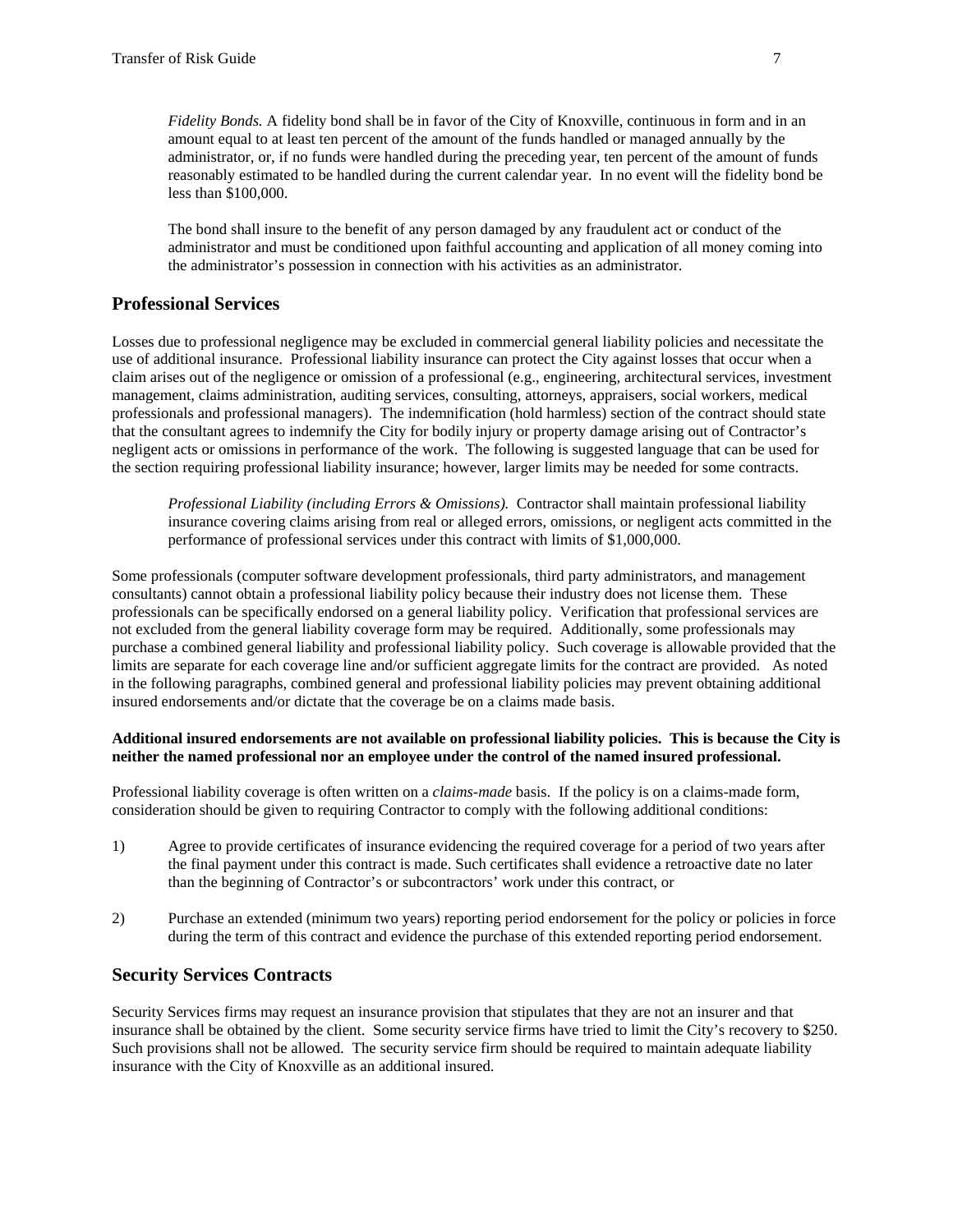## **Special Situations**

The City has a number of contracts for which the above insurance requirements are not appropriate. Examples are contracts with an entity that has its liability limited by the Tennessee Governmental Tort Liability Act, or contracts with small nonprofit groups that involve a small risk. The insurance provisions for these contracts should be determined on a case-by-case basis. If you have questions about the appropriate requirements, contact the City's Risk Manager for assistance in these situations.

## **Insurance Requirements for Leases**

### **Introduction**

The basic insurance provisions can be used for tenants of buildings the City owns if no autos are used or commercially parked on the premises. The requirements for property insurance may not be necessary because coverage may be provided by the City's property insurance coverage. Please consult the Risk Management if you have questions about specific locations.

#### **Insurance Requirements**

Lessee shall, at its sole expense, obtain and maintain in full force and effect for the duration of the Agreement, and any extension hereof, at least the following types and amounts of insurance for claims which may arise from or in connection with this Agreement.

- 1) *Commercial General Liability Insurance;* occurrence version commercial general liability insurance with a limit of not less than \$1,000,000 each occurrence. If such insurance contains a general aggregate limit, it shall apply separately to this Agreement, or be no less than two times the occurrence limit. Such insurance shall include the City, its officials, officers, and employees as insureds with respect to performance of services. The coverage shall contain no special limitations on the scope of its protection afforded to the above-listed insureds. Insurance shall be primary with respect to any insurance or self-insurance programs covering the City, its officials, officers, employees, and volunteers.
- 2) *Property Insurance* (if lessee is required to insure the entire building); "All-Risk" form building and personal property insurance policy to insure this property. If coinsurance is used, the property limits must be sufficient so as to avoid any coinsurance penalty or coverage reduction. The insurance policy will contain the following clauses:
	- a) All rights of subrogation are hereby waived against the City, its officers, employees, and agents.
	- b) A standard loss payee clause naming the City as loss payee.
	- c) *Property Insurance* (if lessee is only required to insure tenant improvements or betterments). Lessee shall purchase property insurance against all risks of loss to any tenant improvements or betterments. Insurance shall be for full replacement cost with no coinsurance penalty provision.

#### Lessee shall:

- 1) Prior to commencement of Lease, furnish the City with properly executed certificates of insurance which shall clearly evidence all insurance required in this section, and provide that such insurance shall not be cancelled, allowed to expire, or be materially reduced in coverage, except on 30 days prior written notice to the City. The proof of coverage is to be received and approved by the City before the Lease commences.
- 2) Provide certified copies of endorsements and policies if requested by the City in lieu of or in addition to certificates of insurance.